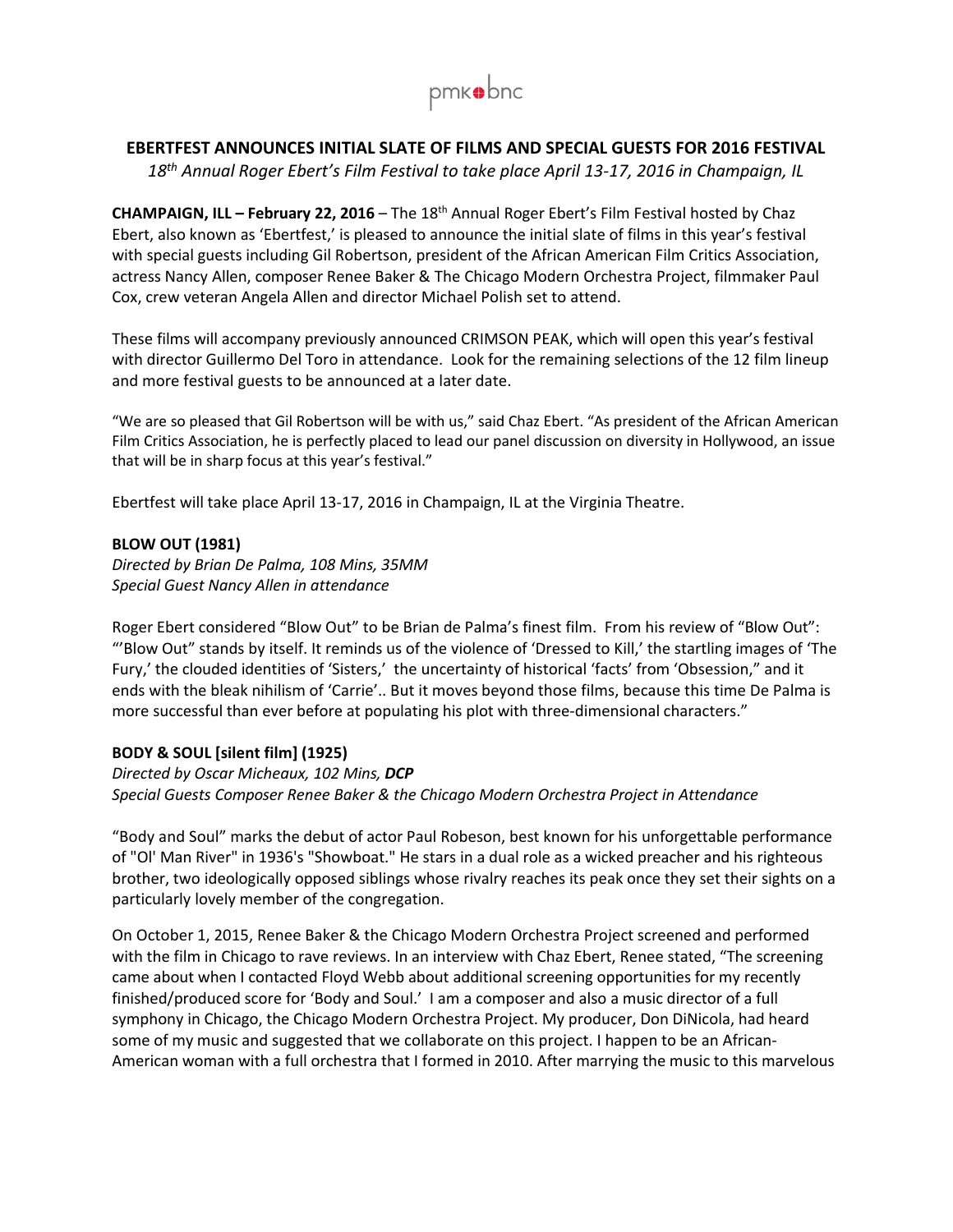film, we discovered that we had given BNS what amounts to musical dialogue. So our approach was quite unique, giving voices to the characters and allowing them to establish sonic dialogues."

### **FORCE OF DESTINY (2015)**

*Directed by Paul Cox, 109 Mins, DCP Special Guest Director Paul Cox in Attendance*

Australian filmmaker Paul Cox makes his 6th visit to Ebertfest with his new feature film "Force of Destiny".

In his blog, Roger wrote of Paul: "Paul Cox is here. Over the years I've admired his films ("A Woman's Tale" and "Innocence" were at Ebertfest), and his spirit. He's one of the warriors, an independent director who does nothing for hire, who makes only films close to his heart, whose humanism you could call spiritual."

"Force of Destiny" is a semi-autobiographical story of a man who falls in love while on a transplant waiting list. A journey of hope, courage and sacrifice, the film tells the story of an artist who finds salvation through a life-saving liver transplant.

### **NORTHFORK (2003)**

*Directed by Michael Polish, 103 Mins, 35mm Special Guest Director Michael Polish in Attendance*

Roger Ebert gave "Northfork" a **4 star** review. In his review, Roger said, "There has never been a movie quite like 'Northfork,' but if you wanted to put it on a list, you would also include 'Days of Heaven' and 'Wings of Desire.' It has the desolate open spaces of the first, the angels of the second, and the feeling in both of deep sadness and pity. The movie is visionary and elegiac, more a fable than a story, and frame by frame, it looks like a portfolio of spaces so wide, so open, that men must wonder if they have a role beneath such indifferent skies."

### **THE THIRD MAN (1949)**

*Directed by Carol Reed, 104 Mins, New 4K Restoration Special Guest Angela Allen, an 87 year old legend in the British Film Industry who began her career working with director Carol Reed, will be in attendance* 

Roger Ebert gave "The Third Man" a **4 star** review. "Of all the movies I have seen, [The Third Man] most completely embodies the romance of going to the movies," said Ebert. "I saw it first on a rainy day in a tiny, smoke-filled cinema on the Left Bank in Paris. It told a story of existential loss and betrayal. It was weary and knowing, and its glorious style was an act of defiance against the corrupt world it pictured. Seeing it, I realized how many Hollywood movies were like the pulp Westerns that Holly Martins wrote: naive formulas supplying happy endings for passive consumption. I read the other day that they plan to remake "The Third Man." Do you think Anna will cave in to Holly--or will she remain true to her bitter cynicism and unspeakable knowledge?"

Major filmmakers, stars, historians, critics and film-lovers from all over the world come to experience this annual celebration that includes films from lists Roger drew up over the first 15 years of the festival, as well as others selected by Chaz Ebert and Festival Director Nate Kohn based on Roger's established criteria for an Ebertfest film.

Festival passes are available for \$150, plus processing with only one thousand being available. Passes can be purchased through the festival website, the theater website, or the theater box office, 203 W. Park Ave.,